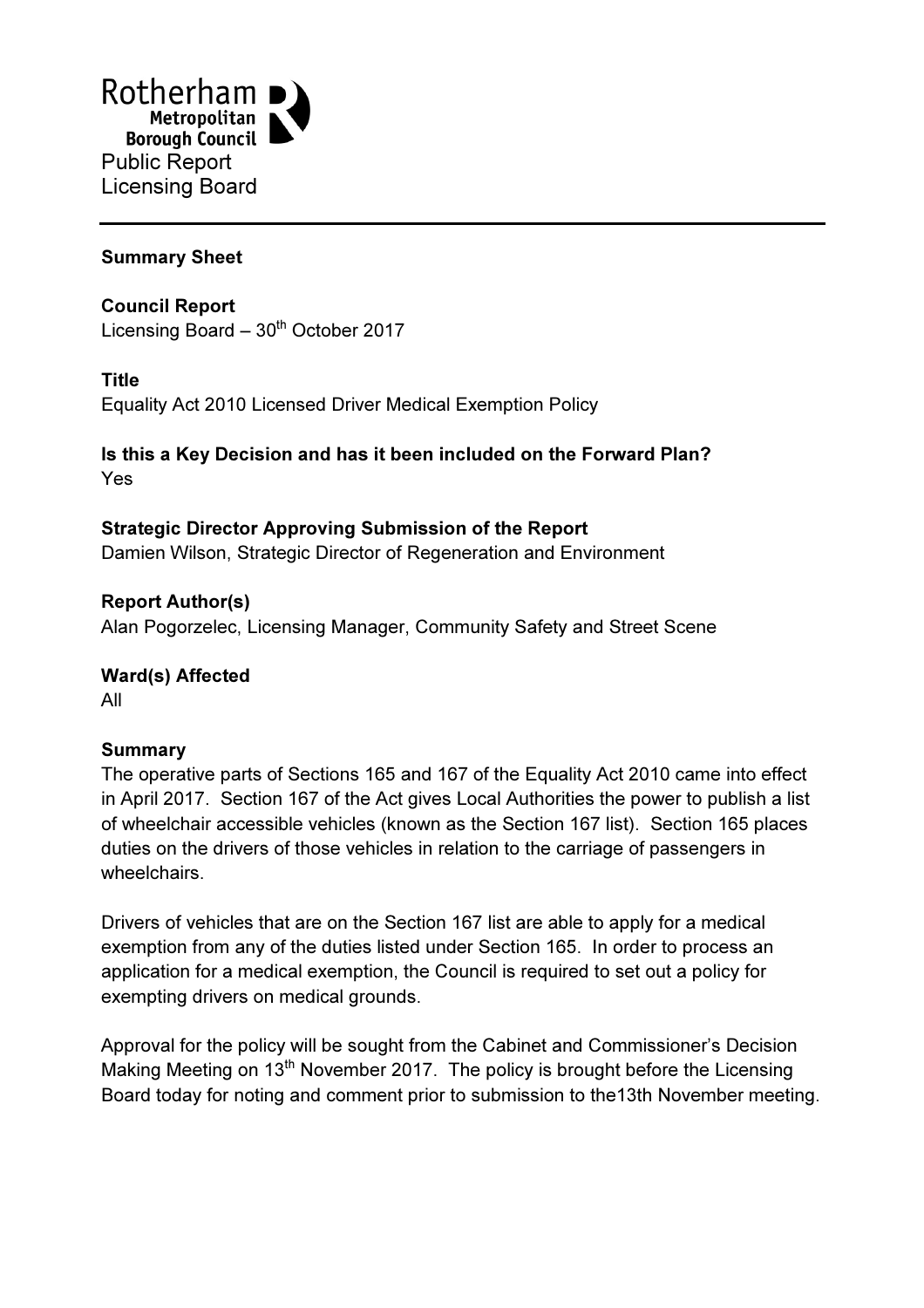## Recommendations

- 1. To note the Licensed Driver Medical Exemption Policy attached at Appendix 1.
- 2. To provide any comments on the policy to the Licensing Manager for inclusion in the final report.

## List of Appendices Included

• Equality Act 2010 Licensed Driver Medical Exemption Policy

## Background Papers

The following documents have been considered when preparing this report:

- Equality Act 2010
- Rotherham Metropolitan Borough Council Licensing Policy

## Consideration by any other Council Committee, Scrutiny or Advisory Panel None

Council Approval Required No

Exempt from the Press and Public No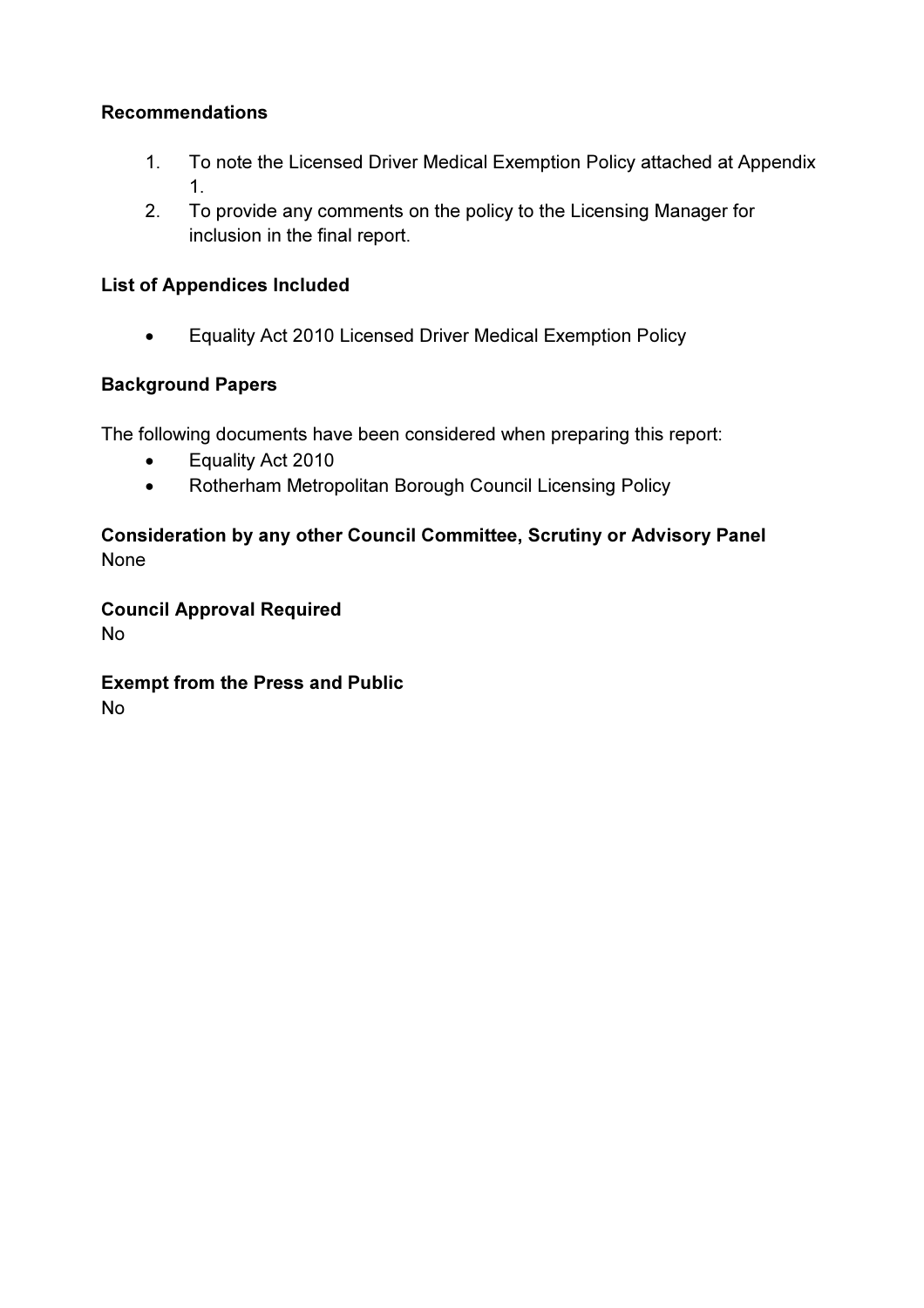# Equality Act 2010 Licensed Driver Medical Exemption Policy

## 1. Recommendations

- 1.1. To note the Licensed Driver Medical Exemption Policy attached at Appendix 1.
- 1.2. To provide any comments on the policy to the Licensing Manager for inclusion in the final report.

## 2. Background

- 2.1 The Equality Act 2010 replaced several anti-discrimination laws with a single Act. In broad terms, the Act provides protections to consumers, that is, those who access goods, facilities or services, in relation to direct discrimination on the basis of a 'protected characteristic'. The relevant characteristics are:
	- Disability
	- Gender reassignment
	- Pregnancy and maternity
	- Race this includes ethnic or national origins, colour and nationality
	- Religion or belief
	- Sex
	- Sexual orientation
- 2.2 Many of the requirements of the Act came into effect in October 2010, however, a phased approach was introduced in relation to certain discretionary aspects. Most notably, in relation to the way that the Act was applied to hackney carriage and private hire licensing, (particularly with reference to Sections 165 and 167 of the Act), these have been introduced from April 2017.
- 2.3 Section 165 of the Act makes it a criminal offence for drivers of designated taxi and private hire vehicles to refuse to carry passengers in wheelchairs, to fail to provide them with appropriate assistance or, to charge them an extra fee.
- 2.4 Section 167 of the Act gives Councils the discretionary power to produce a list of designated vehicles to which Section 165 will apply, known as a Section 167 list.
- 2.5 The introduction of such a list requires the Council to inform all drivers of vehicles that appear on the list of their obligations under the Act. Additionally, the Council would need to make drivers aware that they may apply for exemptions from these obligations on medical and physical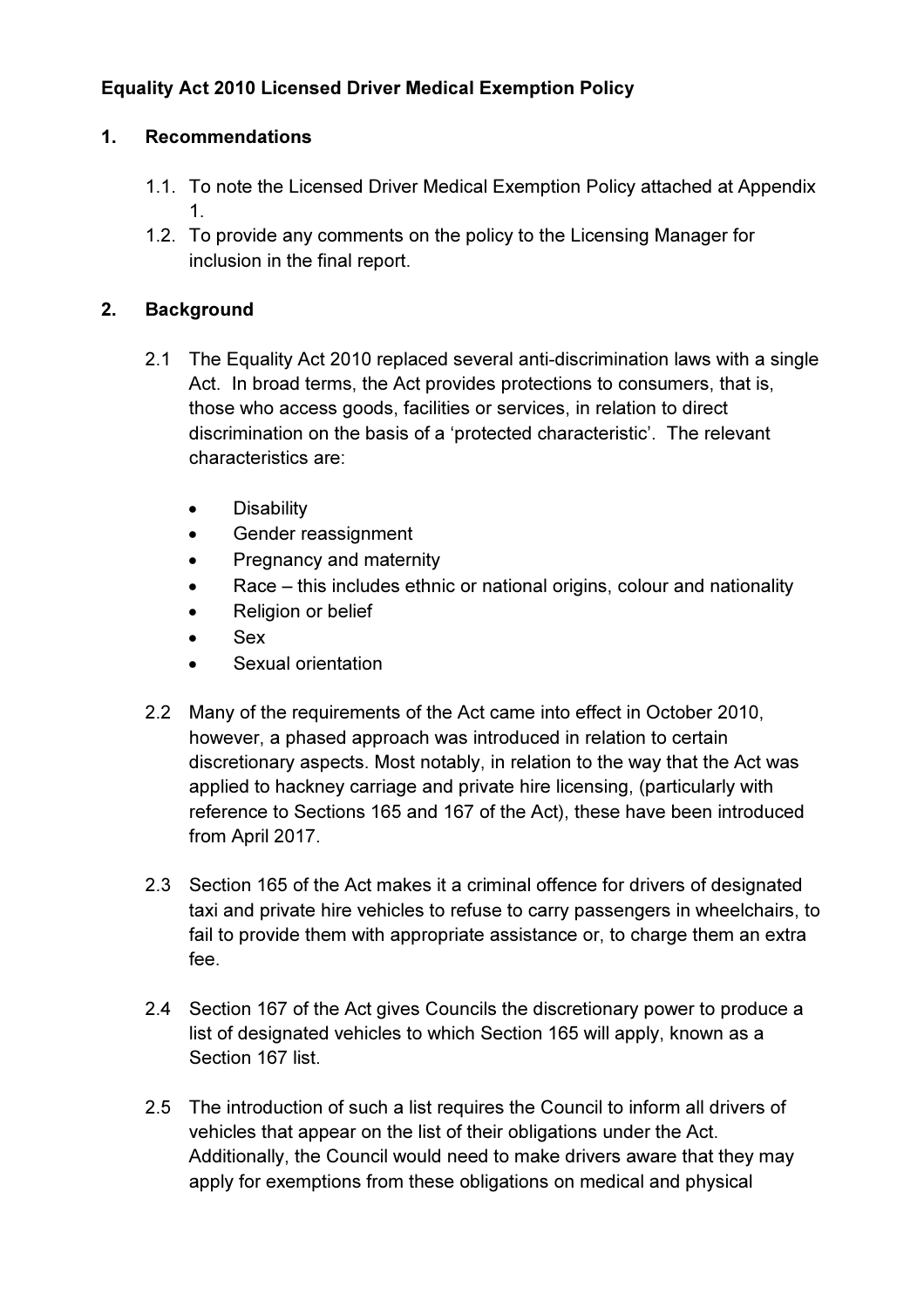condition grounds. Subsequently, the Council is required to develop a policy that deals with whether or not a medical exemption should be granted.

- 2.6 Once the list has been produced, it should be published by the Council so that it is easily available to passengers.
- 2.7 Vehicle owners have the right to appeal against a Council decision to include their vehicle on a Section 167 list, or to refuse to issue a driver with a medical exemption. Such appeals must be made to the local Magistrates Court.
- 2.8 The Equality Act 2010 also imposes duties on the drivers of taxis hired by or for a disabled person who is accompanied by an assistance dog, or by another person who wishes to be accompanied by a disabled person with an assistance dog. The driver must carry the disabled person's dog and allow it to remain with them, and not make any additional charge for doing so. It is a criminal offence not to comply with these duties. Drivers may apply for a similar exemption certificate as they with regard to their obligations to wheelchair users.

#### 3. Key Issues

- 3.1 Statutory guidance in relation to the Equality Act 2010 makes it clear that the production of a Section 167 list is strongly recommended. It is therefore appropriate that the Council develops and publishes a Section 167 list. This will ensure that passengers that use wheelchairs are better informed about the accessibility of designated vehicles in Rotherham, and consequently more confident of receiving the assistance they need to travel safely.
- 3.2 There are currently seven vehicles licensed by the Council that are considered suitable for inclusion in a Section 167 list. These vehicles are all capable of carrying a passenger whilst seated in their wheelchair.
- 3.3 The owners of the identified vehicles have been written to and informed of the proposal to develop a Section 167 list, making the details available to the public on the Council's website. In addition, information has been provided that informs of the appeals process against inclusion on the list.
- 3.4 Similarly, drivers of these vehicles have been informed of their duties under the Act, together with details of the exemptions that might apply.
- 3.5 A draft policy has been prepared (Appendix 1) that provides detail on the medical exemption process. This policy is to be presented to the Council's Licensing Board on 30<sup>th</sup> October 2017 for comment. These comments will be incorporated into the report prior to submission to the Cabinet and Commissioners' Decision Making Meeting on the 13<sup>th</sup> November.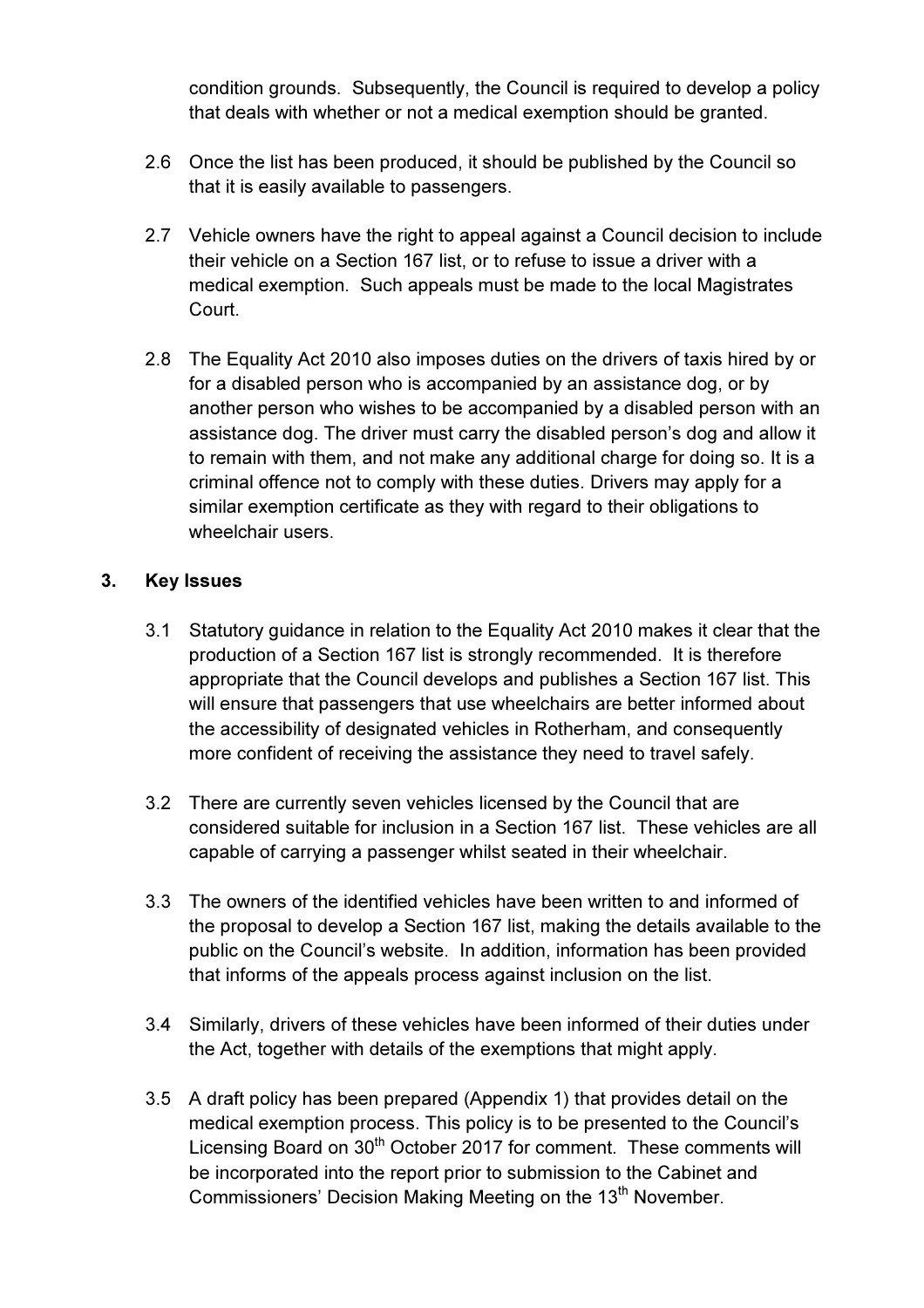- 3.6 The Section 167 list will be published on the Council's website, and paper / electronic copies will be available on request from the Council's Licensing team.
- 3.7 The Council recognises that some passengers in wheelchairs may prefer to transfer from their wheelchair into the vehicle and stow their wheelchair in the vehicle's boot. Although the legal requirement for drivers to provide assistance does not extend to the drivers of vehicles that cannot accommodate a passenger seated in their wheelchair, Department for Transport guidance recommends that Local Authorities also publish a list of vehicles that are accessible to passengers in wheelchairs who are able to transfer from their wheelchair into a seat within the vehicle.
- 3.8 The Council has taken the view that all vehicles are accessible to wheelchair users who are able to transfer from their wheelchair into a seat within the vehicle, although this will vary depending on the degree of disability and the type of vehicle. Therefore, rather than publish a list of 'transferable vehicles', the Council will add a statement to the Section 167 list that confirms the Council's position regarding these vehicles and advises passengers to make Private Hire Operators or Hackney Carriage Drivers aware of their needs when requesting a booking. The statement will also confirm that all drivers are trained in the provision of assistance to passengers in wheelchairs (as part of the BTEC / NVQ), and are required to provide reasonable assistance to passengers that wish to travel in their vehicle.

#### 4. Options considered and recommended proposal

- 4.1 The Council is not obliged to produce and publish a Section 167 list, and consequently might consider it unnecessary to alter current arrangements.
- 4.2 The publication of information that will assist disabled passengers is clearly desirable and strongly recommended by statutory guidance issued by the Department for Transport. If such a list is published it is necessary for the Council to adopt a policy that outlines how medical exemptions will be handled.
- 4.3 In order to improve information available to disabled passengers, and to increase confidence in services available, it is proposed that the policy to enable the Section 167 list is agreed. A draft of this policy is attached at Appendix 1 of this report.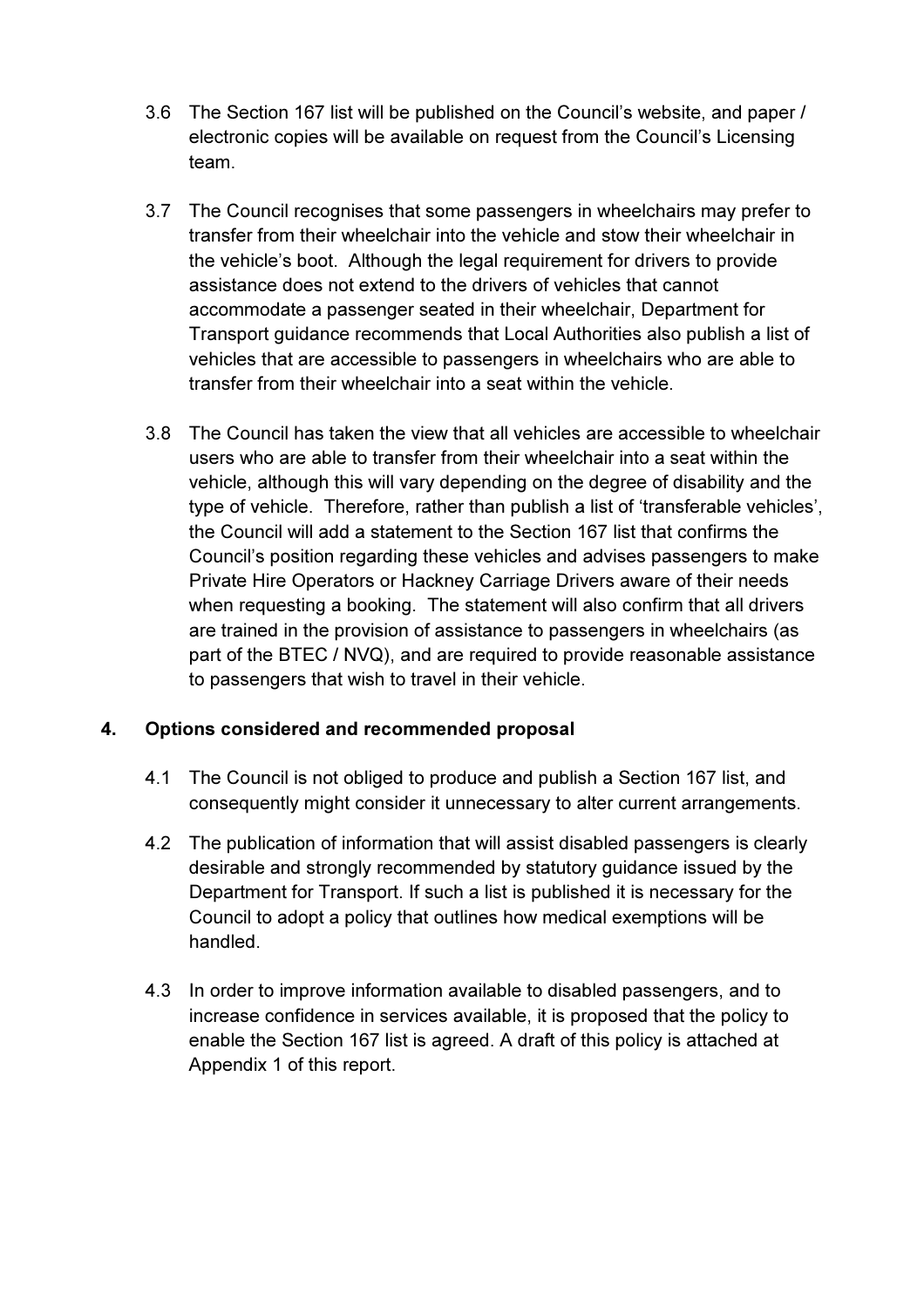### 5. Consultation

- 5.1 Any comments made by the Council's Licensing Board will be incorporated into the proposed policy prior to submission the Cabinet and Commissioner's Decision Making Meeting on 13<sup>th</sup> November 2017.
- 5.2 In addition, this report has been passed to the Council's Equalities Forum for information and noting.

## 6. Timetable and Accountability for Implementing this Decision

6.1 If approved, the policy will come into effect on the first day of the following month from the decision.

#### 7. Financial Implications

- 7.1 Any administration costs incurred by the Council in the issuing of the medical exemption will be recovered via licensing fees.
- 7.2 The cost of the medical examination will be met by the driver making the application for an exemption.
- 7.3 The cost of issuing medical exemption certificates is already incorporated within the existing charging structure for licences (the Council currently has the facility to issue exemption certificates and the cost of this has previously been considered during the fee setting process).

#### 8. Legal Implications (including procurement)

8.1 The statutory authority to introduce the proposed policy, publish a list of wheelchair accessible vehicles and provide exemption certificates is provided to the Council by virtue of Part 12, Chapter 1 of The Equality Act 2010. The proposed policy conforms with this legislation.

#### 9. Human Resources Implications

9.1 There are no human resource implications arising from these proposals.

#### 10. Implications for Children and Young People and Vulnerable Adults

10.1 There are no direct implications for Children and Young People and Vulnerable Adults arising from this report.

#### 11. Equalities and Human Rights Implications

11.1 Section 149 of the Equality Act 2010 imposes a public sector equality duty (PSED). This duty requires the authority (inter-alia) to eliminate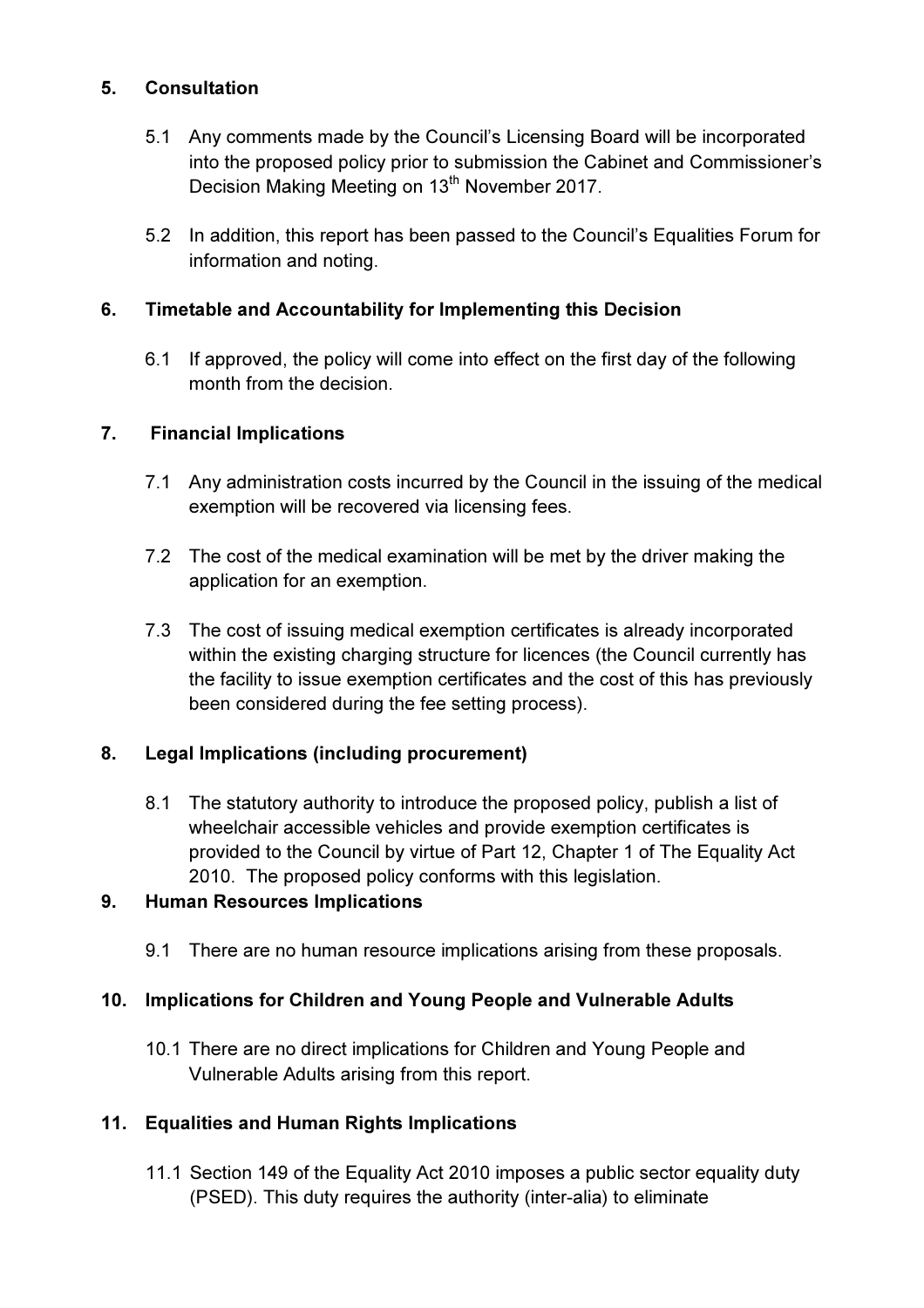discrimination, advance equality of opportunity and foster good relations when exercising any of its functions.

- 11.2 The Human Rights Act 1998 requires UK legislation to be interpreted in a manner consistent with the European Convention on Human Rights. It is unlawful for the Council to act in a way that is incompatible (or fail to act in any way that is compatible) with the rights protected by the Act. Any action undertaken by the Council that could have an effect upon another person's Human Rights must be taken having regard to the principle of proportionality: the need to balance the rights of the individual with the rights of the community as a whole. Any action taken by the Council which affects another's rights must be no more onerous than is necessary in a democratic society. The matter set out in this report must be considered in light of the above obligations.
- 11.3 This report has been passed to the Council's Equalities Forum for information and noting.

## 12. Implications for Partners and Other Directorates

12.1 There are no specific implications for partners and other directorates introduced by this report.

#### 13. Risks and Mitigation

- 13.1 Failure to maintain the Section 167 list on a regular basis may lead to inaccuracies in relation to the vehicles that are detailed on the list. This would give misleading information to passengers seeking the services of a wheelchair accessible vehicle.
- 13.2 In order to mitigate this risk, it is proposed that the responsibility for maintaining the list is given to the Council's Licensing Manager to ensure that the information is relevant and maintained in an effective manner.

#### 14. Accountable Officer(s)

 Karen Hanson Assistant Director, Community Safety and Street Scene Damien Wilson Strategic Director, Regeneration and Environment

 Approvals Obtained from:- John Crutchley (HR Business Partner) Joanne Kirk (Procurement Category Manager) Neil Concannon (Legal Services) Jon Baggaley (Finance) Zaidah Ahmed (Equalities) This report is published on the Council's website or can be found at: http://moderngov.rotherham.gov.uk/ieDocHome.aspx?Categories=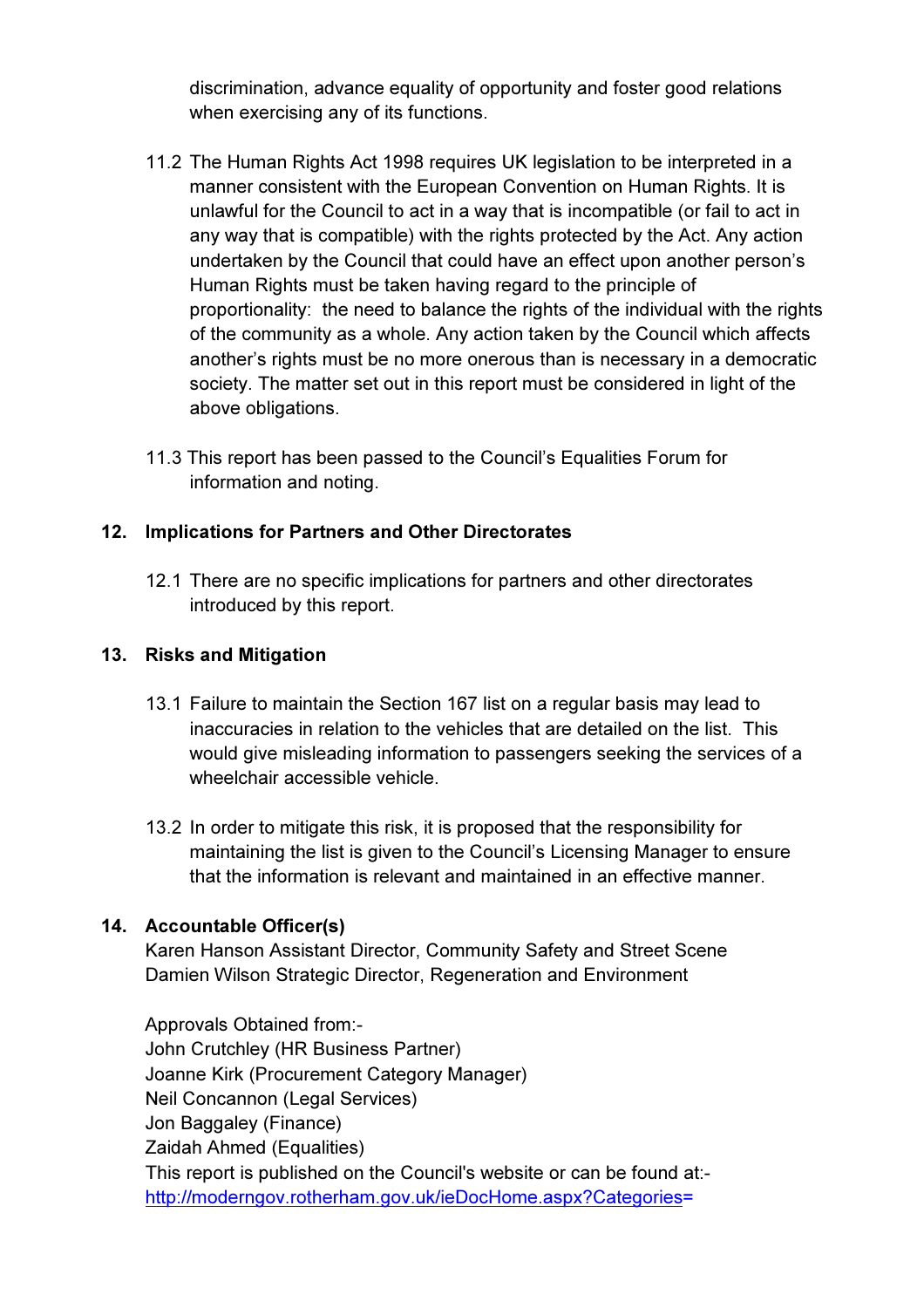#### Appendix 1: Equality Act 2010 Licensed Driver Medical Exemption Policy

## ROTHERHAM METROPOLITAN BOROUGH COUNCIL

## EQUALITY ACT 2010 LICENSED DRIVER MEDICAL EXEMPTION POLICY

#### Introduction

The Equality Act 2010 requires employers and service providers to make 'reasonable adjustments' or changes to take account of the needs of disabled employees and customers.

Rotherham Metropolitan Borough Council is committed to an accessible public transport system in which disabled people have the same opportunities to travel as other members of society. Hackney Carriages and Private Hire Vehicles are a vital link in the accessible transport chain and it is important that people who use wheelchairs or assistance dogs can have confidence that drivers will accept them and their wheelchair or assistance dog and carry them at no extra charge.

Section 167 of the Equality Act 2010 permits the Licensing Authority to designate Hackney Carriages and Private Hire Vehicles as being wheelchair accessible. The Department for Transport's Statutory Guidance on Access for wheelchair users recommends that vehicles should only be included in the list if it would be possible for the user of a "reference wheelchair" to enter, leave and travel in the passenger compartment in safety and reasonable comfort whilst seated in their wheelchair.

A reference wheelchair is illustrated below:



Vehicles identified as such shall be included on a list of designated vehicles.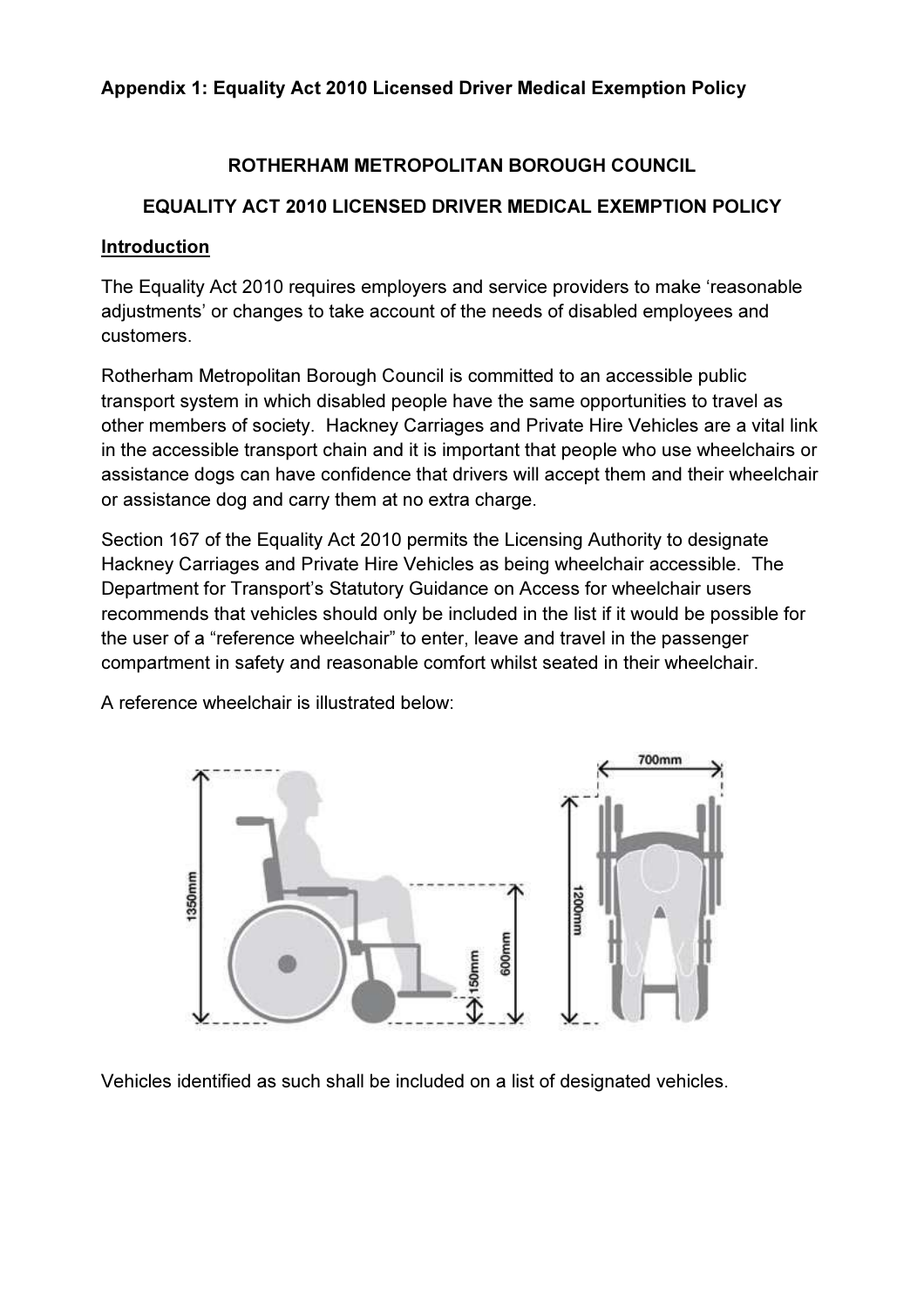# Duties under the Act

The Equality Act 2010 (Section 165) places the following duties on drivers of designated wheelchair accessible Hackney Carriages and Private Hire Vehicles:

- To carry the passenger while in the wheelchair;
- Not to make any additional charge for doing so;
- If the passenger chooses to sit in a passenger seat, to carry their wheelchair;
- To take such steps as are necessary to ensure that the passenger is carried in safety and reasonable comfort;
- To give the passenger such mobility assistance as is reasonably required.

In addition, Sections 168 and 170 places the following duty on drivers of Hackney Carriages and Private Hire vehicles;

• To carry the passenger's assistance dog, allowing it to remain with the passenger and not make any additional charge for doing so.

Failure to comply with any of the above is an offence under the Act. A person that is found guilty of such an offence is liable, on conviction by the Magistrates Court, to a fine of up to £1000.

#### Exemptions and appeals

In some circumstances a driver of a designated Hackney Carriage or Private Hire vehicle may be unable to fulfil the requirements of the Equality Act 2010 for medical reasons, either short or longer term.

Section 166 of the Act allows Licensing Authorities to exempt drivers from the duties to assist passengers in wheelchairs if they are satisfied that it is appropriate to do so on medical grounds or because the driver's physical condition makes it impossible or unreasonably difficult for them to comply with the duties.

Sections 169 and 171 of the Act allow Licensing Authorities to exempt drivers from the duties to transport passengers assistance dogs if they are satisfied, that it is appropriate to do so on medical grounds.

To apply for a medical exemption certificate a driver must submit an application form to the Licensing Team along with a medical report from their General Practitioner or an Independent Medical Assessor appointed by the Council. The medical report must be dated no more than 28 days prior to submission of the application, detailing exactly what duties cannot be undertaken, why they cannot be undertaken and for how long they cannot be undertaken. This assessment will be at the applicant's expense as part of the application process.

Upon receipt the Licensing Manager will consider the evidence and may request further independent medical assessment to decide if the driver is:

- Fit for work
- Temporarily unfit to carry passengers in wheelchairs and / or assistance dogs